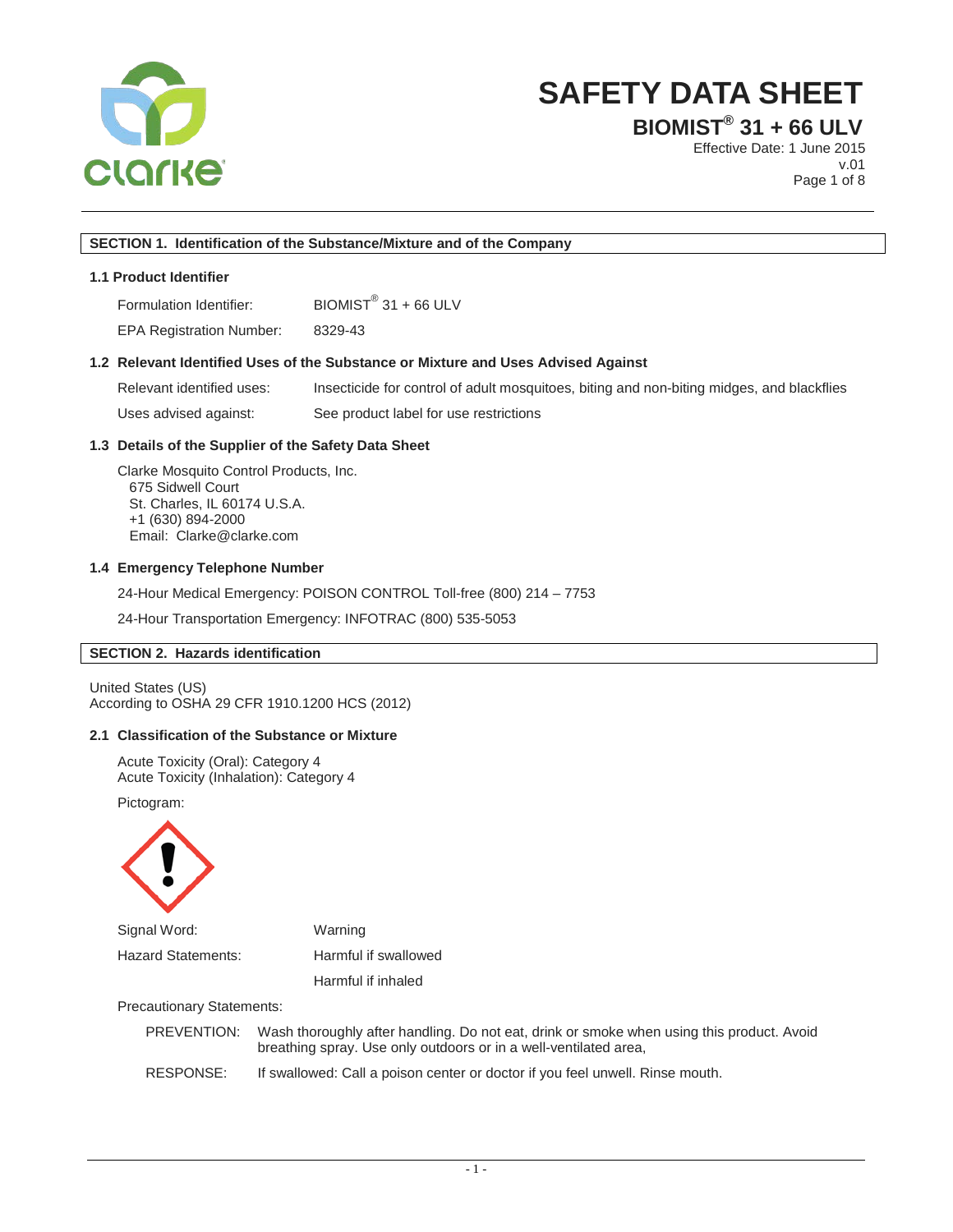

**BIOMIST® 31 + 66 ULV**

Effective Date: 1 June 2015 v.01 Page 2 of 8

If inhaled: Remove person to fresh air and keep comfortable for breathing. Call a poison center or doctor if you feel unwell.

DISPOSAL: Dispose of contents and container in accordance with local/regional/national regulations.

## **2.2 Other Hazards Not Classifiable Under OSHA 2012 HCS**

See product label for any additional hazards

## **SECTION 3. Composition/Information on Ingredients**

#### **3.1 Components**

| Substance Name     | CAS No.       | Concentration % w/w |
|--------------------|---------------|---------------------|
| Permethrin         | 52645-53-1    | 31.28               |
| Piperonyl Butoxide | $51 - 03 - 6$ | 66.00               |
| White Mineral Oil  | 8042-47-5     | 50.،                |

Ingredients not identified are non-hazardous and/or are not required to be disclosed pursuant to 29 CFR 1910.1200 (2012), and are withheld as trade secret.

## **SECTION 4. First Aid Measures**

#### **4.1 Description of First Aid Measures**

- If Inhaled: Move person to fresh air. If person is not breathing, call 911 or an ambulance, then give artificial respiration, preferably mouth-to-mouth if possible. Call a poison control center or doctor for further treatment advice.
- If swallowed: Call a poison control center or doctor immediately for treatment advice. Have person sip a glass of water if able to swallow. Do not induce vomiting unless told to do so by a poison control center or doctor. Do not give anything by mouth to an unconscious person.

## **4.2 Most Important Symptoms and Effects, Both Acute and Delayed**.

See section 2 and/or section 11.

#### **4.3 Indication of Immediate Medical Attention and Special Treatment**

Treatment: Contains petroleum distillate. May pose an aspiration pneumonia hazard. Appropriate supportive and symptomatic treatment is indicated by the patient's condition is recommended. For medical treatment information, contact the poison control hotline at 1-800-214-7753. Have the product container or label with you when calling a poison control center or doctor, or going for treatment.

## **SECTION 5. Fire-Fighting Measures**

## **5.1 Extinguishing Media**

Suitable Extinguishing Media: Carbon Dioxide (CO<sub>2</sub>), Dry Chemical, Foam

Unsuitable Extinguishing Media: Water jet

#### **5.2 Special Hazards Arising From the Substance or Mixture**

Specific Hazards: Under fire conditions some components may decompose. Combustion products may include CO and NOx.

## **5.3 Special Protective Equipment and Precautions for Fire-Fighters**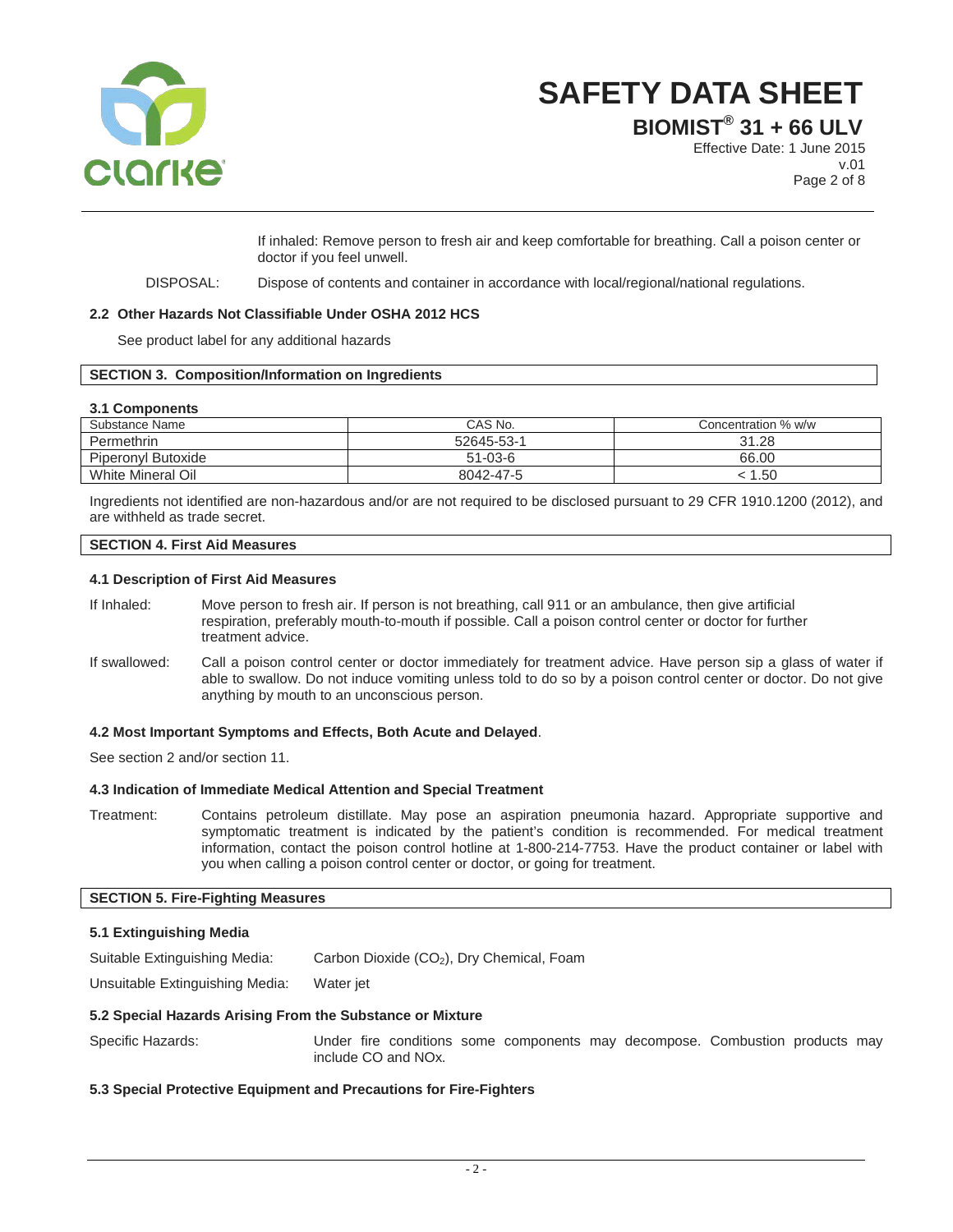

**BIOMIST® 31 + 66 ULV**

Effective Date: 1 June 2015 v.01 Page 3 of 8

| <b>Protection Against Fire:</b> | Wear positive pressure, self-contained breathing apparatus and protective firefighting<br>clothing (includes fire-fighting helmet, coat, pants, boots, and gloves).                                                                                                                                                                             |
|---------------------------------|-------------------------------------------------------------------------------------------------------------------------------------------------------------------------------------------------------------------------------------------------------------------------------------------------------------------------------------------------|
| Special Procedures:             | Treat as oil fire. Move container from fire area if it can be done without risk. Do not scatter<br>spilled material with high-pressure water streams. Dike for later disposal. Use extinguishing<br>agents appropriate for surrounding fire. Avoid inhalation of material or combustion by-<br>products. Stay upwind and keep out of low areas. |

#### **SECTION 6. Accidental Release Measures**

#### **6.1 Personal Precautions, Protective Equipment and Emergency Procedures**

General Precautions: Use appropriate protection (see section 8)

Environmental Precautions: Prevent product from entering into drains and waterways. Do not contaminate surface or ground water by cleaning equipment or disposal of wastes, including equipment wash water. Collect and dispose of this material and its container in accordance with national and regional regulations. If the product has contaminated surface water, inform the appropriate authorities. See Section 12 for additional ecological information.

#### **6.2 Methods and Material for Containment and Cleaning Up**

Clean Up Methods: Soak up with absorbent, non-combustible material, such as sand, silica gel, clay, or sawdust, while using appropriate personal protection equipment. Collect material in appropriate container for disposal.

## **SECTION 7. Handling and Storage**

#### **7.1 Precautions for Safe Handling**

Handling: Keep out of reach of children. Do not take internally. Avoid contact with skin and eyes. Avoid inhalation of vapors from product. Do not take internally.

Hygiene Measures: Remove Personal Protective Equipment (PPE) immediately after handling this product. Wash thoroughly with soap and water after handling and before eating, drinking, chewing gum, using tobacco or using the toilet. Remove soiled clothing immediately and clean thoroughly before using again.

#### **7.2 Conditions for Safe Storage, Including Any Incompatibilities**

Storage: Product should be stored in compliance with local regulations. Store in a cool, dry, well-ventilated place in the original container. Protect from excessive heat and cold. Do not store near food, drink, animal feeding stuffs, pharmaceuticals, cosmetics or fertilizers. Keep out of reach of children.

#### **SECTION 8. Exposure Controls / Personal Protection**

These precautions are suggested for conditions where the potential for exposure exists. Emergency conditions may require additional precautions.

#### **8.1 Control Parameters**

| <b>Component Name</b> | CAS No.    | List/Source  | Type       | Value                                  |
|-----------------------|------------|--------------|------------|----------------------------------------|
| Permethrin            | 52645-53-1 | <b>ACGIH</b> | <b>TWA</b> | $5 \text{ mg/m}$                       |
|                       |            | <b>NIOSH</b> | <b>REL</b> | $5 \text{ ma/m}$                       |
|                       |            | <b>OSHA</b>  | PEL        | $5 \text{ ma/m}$                       |
| White Mineral Oil     | 8042-47-5  | ACGIH        | TLV        | inhalable fraction<br>$5 \text{ ma/m}$ |
|                       |            | <b>NIOSH</b> | <b>REL</b> | form: mist<br>$5 \text{ ma/m}^3$       |
|                       |            | <b>OSHA</b>  | PEL        | $5 \text{ ma/m}$                       |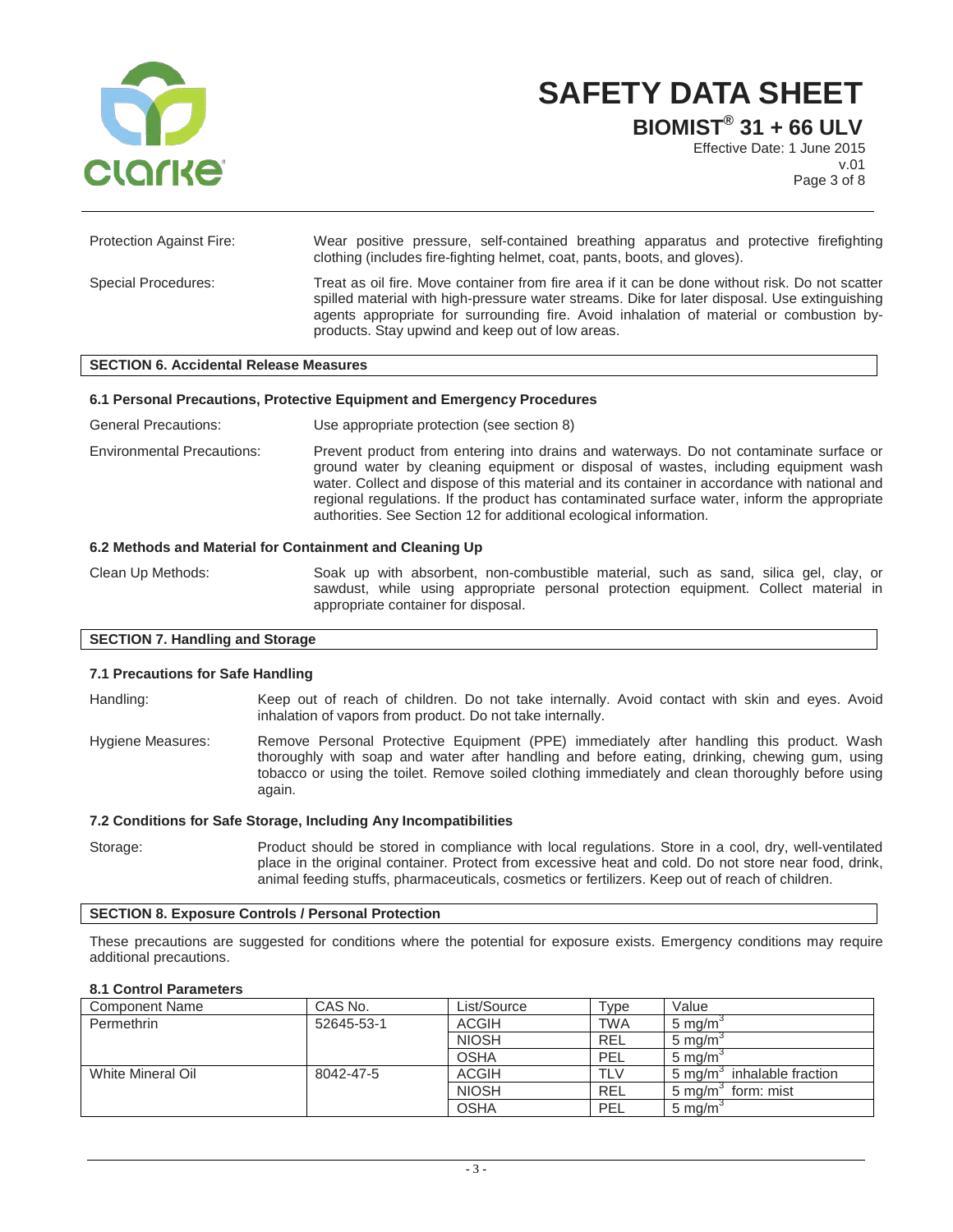

**BIOMIST® 31 + 66 ULV**

Effective Date: 1 June 2015 v.01 Page 4 of 8

## **8.2 Exposure controls**

| <b>Engineering Controls:</b>   | Use with adequate ventilation. Local exhaust ventilation may be necessary for some operations.<br>Wash hands thoroughly after handling. Wash clothing before re-using.                                     |
|--------------------------------|------------------------------------------------------------------------------------------------------------------------------------------------------------------------------------------------------------|
|                                | Individual Protection Measures, such as Personal Protection Equipment:                                                                                                                                     |
| Eye Protection:                | Safety Glasses, Goggles or Face Shield                                                                                                                                                                     |
| <b>Skin Protection:</b>        | Wear suitable protective clothing including long-sleeve shirt, long pants, shoes and socks. Body<br>protection must be chosen depending on activity and possible exposure, e.g. head protection,<br>apron. |
| Hand Protection:               | Protective glove selection must be based on the user's assessment of the workplace hazards.<br>Suitable protective chemical resistant materials include barrier laminate, nitrile, neoprene or Viton.      |
| <b>Respiratory Protection:</b> | Not usually required. In instances where exposure limits are exceeded, wear a NIOSH-approved<br>pesticide respirator with an organic-vapor removing cartridge with a prefilter approved for pesticides.    |

## **SECTION 9. Physical and Chemical Properties**

## **9.1 Information on Basic Physical and Chemical Properties**

| Appearance:                   | Liquid          |
|-------------------------------|-----------------|
| Color:                        | Pale Yellow     |
| Odor:                         | Light Petroleum |
| Odor Threshold:               | Not Available   |
| pH:                           | 7.0             |
| <b>Melting Point:</b>         | Not Applicable  |
| Freezing Point:               | Not Determined  |
| Initial Boiling Point:        | Not Determined  |
| Flash Point:                  | $> 302$ °F      |
| <b>Evaporation Rate:</b>      | Not Determined  |
| Flammability:                 | Not Determined  |
| Explosion limits [U/L]:       | Not Applicable  |
| Vapor Pressure:               | Not Determined  |
| Vapor Density:                | Not Determined  |
| Relative Density:             | 9.10 lbs/gal    |
| Solubility:                   | Not Determined  |
| <b>Partition Coefficient:</b> | Not Determined  |
| Auto-Ignition Temperature:    | Not Determined  |
| Viscosity:                    | Not Determined  |
| Decomposition Temperature:    | Not Available   |
| <b>Explosive Properties:</b>  | Not Available   |
| Oxidizing Properties:         | Not Available   |

## **SECTION 10. Stability and Reactivity**

## **10.1 Reactivity**

Not Available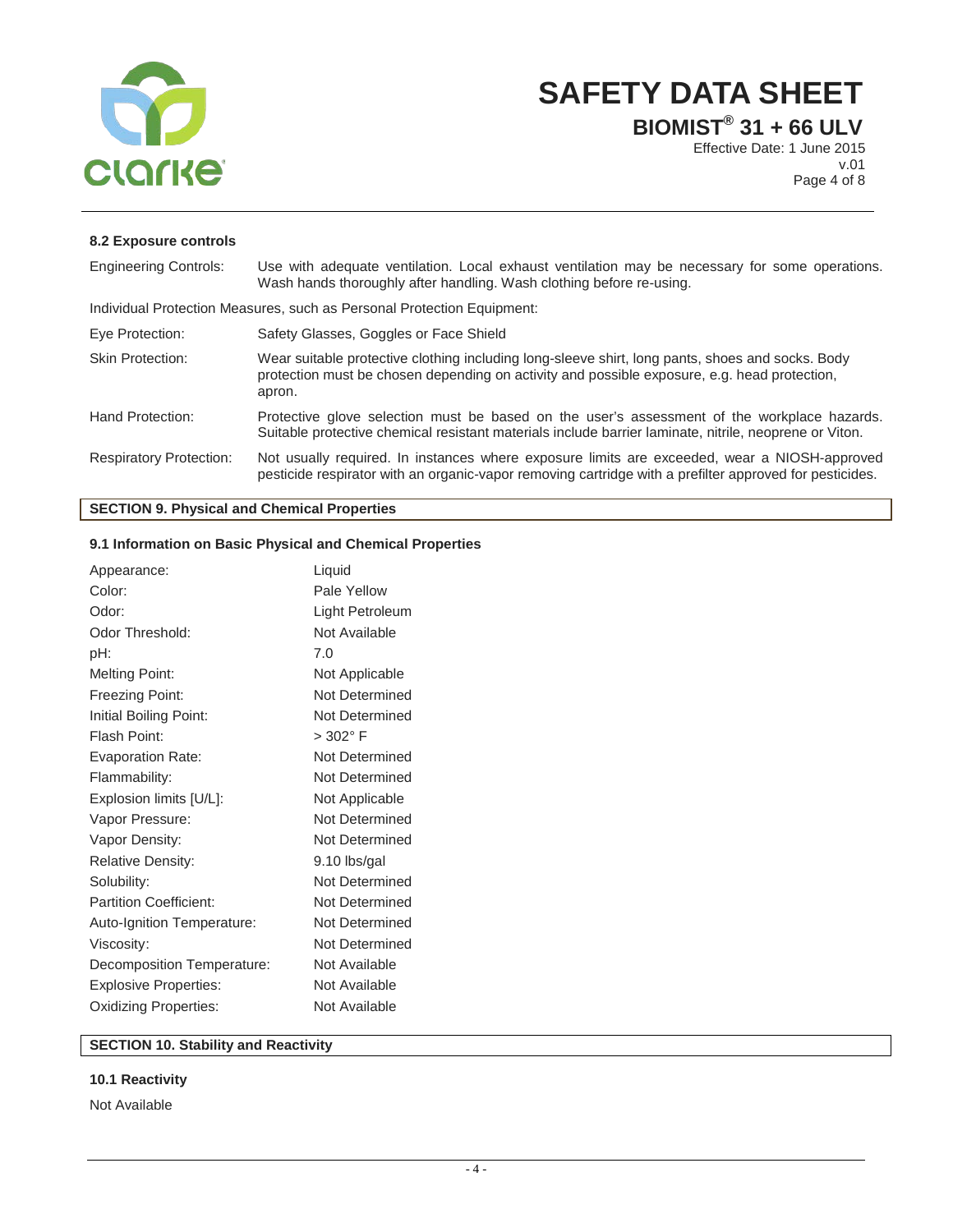

**BIOMIST® 31 + 66 ULV**

Effective Date: 1 June 2015 v.01 Page 5 of 8

## **10.2 Chemical Stability**

Stable under normal conditions

## **10.3 Possibility of Hazardous Reactions**

| Hazardous Reactions: |  |  |  | None under normal conditions |  |  |  |  |  |  |
|----------------------|--|--|--|------------------------------|--|--|--|--|--|--|
|                      |  |  |  |                              |  |  |  |  |  |  |

Hazardous Polymerization: Not known to occur

#### **10.4 Conditions to avoid**

Protect from direct sunlight and excessive heat.

## **10.5 Incompatible materials**

Avoid contact with strong oxidizing agents, strong acids, strong bases

## **10.6 Hazardous decomposition products**

None known under normal conditions of storage and use

## **SECTION 11. Toxicological information**

## **11.1 Information on Likely Routes of Exposure**

Inhalation: May be harmful if inhaled

Ingestion: May be harmful if ingested.

## **11.2 Information on Toxicological Effects**

## Acute Toxicity/Effects

| Oral, Male Rat LD <sub>50</sub>   | $> 1,000$ mg/kg-bw                                                                                                                                                                                                                                                                                       |
|-----------------------------------|----------------------------------------------------------------------------------------------------------------------------------------------------------------------------------------------------------------------------------------------------------------------------------------------------------|
| Oral, Female Rat LD <sub>50</sub> | 841 mg/kg-bw                                                                                                                                                                                                                                                                                             |
| Dermal, Rat LD <sub>50</sub>      | $> 2,000$ mg/kg-bw                                                                                                                                                                                                                                                                                       |
| Inhalation, Rat LC <sub>50</sub>  | $> 2.18$ mg/L                                                                                                                                                                                                                                                                                            |
| <b>Skin Corrosion/Irritation:</b> | Not corrosive or irritating to the skin on acute exposure. Mild skin irritation or<br>cracking may occur from prolonged or repeated exposure to this product.                                                                                                                                            |
| Serious Eye Damage/Irritation:    | Mild (transient) eye irritation may occur from direct exposure of the product in the<br>eyes.                                                                                                                                                                                                            |
| <b>Skin Sensitization:</b>        | Not a skin sensitizer                                                                                                                                                                                                                                                                                    |
| STOT - Single exposure            | No data is available to indicate product or any components present at greater than<br>0.1% present a specific target organ toxicity hazard from single exposure.                                                                                                                                         |
| Chronic Toxicity/Effects          |                                                                                                                                                                                                                                                                                                          |
| Germ Cell Mutagenicity            | This product has not been tested. No data is available to indicate product or any<br>components present at greater than 0.1% are mutagenic or genotoxic. For<br>permethrin and for piperonyl butoxide, no mutagenic effect was found in various<br>tests with microorganisms and mammalian cell culture. |
| Carcinogenicity                   | This product does not contain any carcinogens or potential carcinogens as listed<br>by OSHA, IARC or NTP. Permethrin and Piperonyl Butoxide are classified by<br>IARC as Group 3: Not classifiable as to carcinogenicity to humans.                                                                      |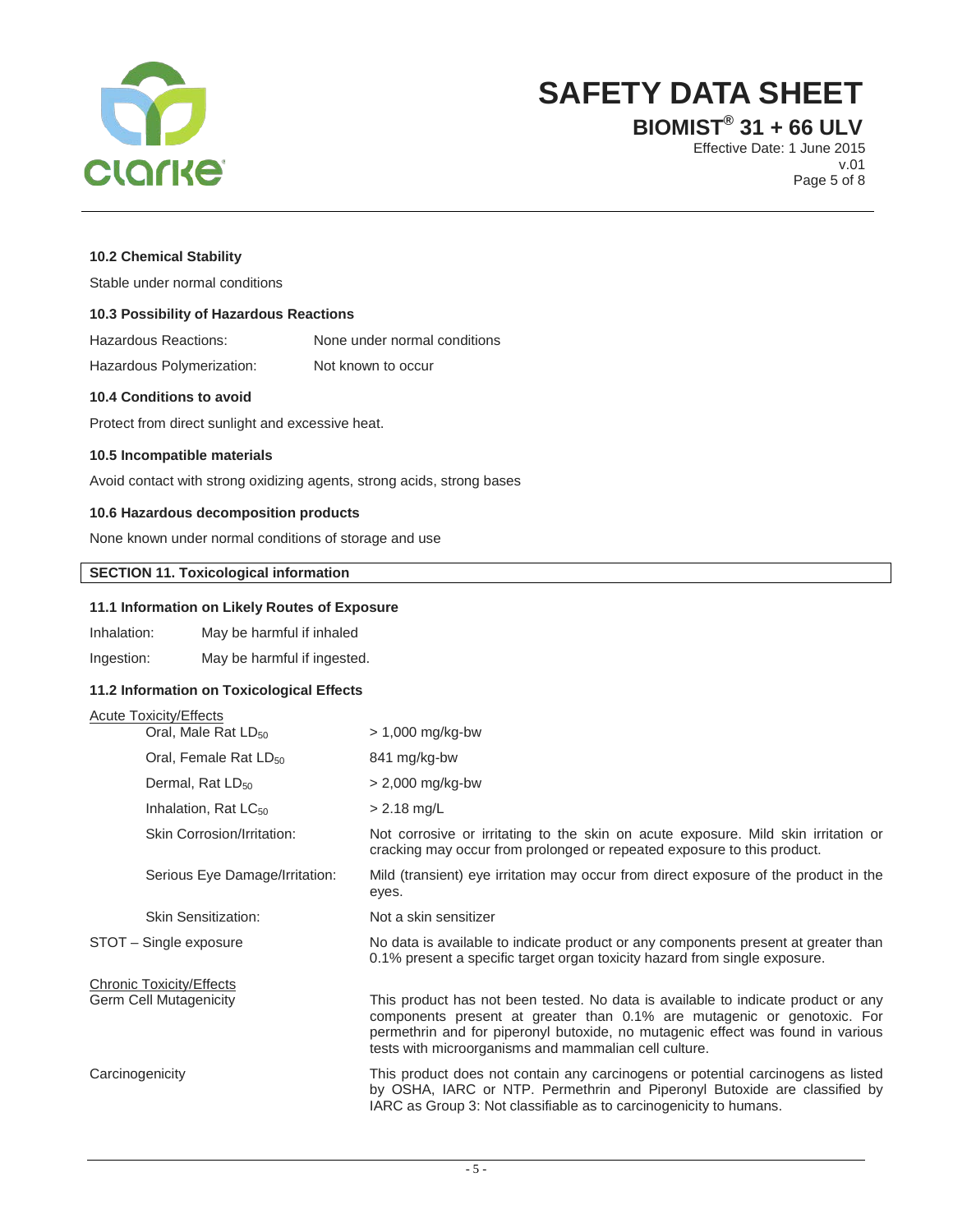

Permethrin caused at high dose levels an increased incidence of tumors in mice in

**BIOMIST® 31 + 66 ULV**

Effective Date: 1 June 2015 v.01 Page 6 of 8

|                              | the following organ(s): liver, Lungs. The mechanism that triggers tumors in rodents<br>is not relevant for the low exposures encountered under normal use conditions.<br>Piperonyl butoxide was not carcinogenic in lifetime feeding studies in rats and<br>mice.                                                                                               |
|------------------------------|-----------------------------------------------------------------------------------------------------------------------------------------------------------------------------------------------------------------------------------------------------------------------------------------------------------------------------------------------------------------|
| <b>Reproductive Effects:</b> | No data is available to indicate product or any components present at greater<br>than 0.1% cause reproductive or teratogenic toxicity. Permethrin did not cause<br>reproductive toxicity in a two-generation study in rats. Piperonyl butoxide did<br>not cause reproductive toxicity in a two-generation study in rats.                                        |
| STOT - Repeated exposure     | No data is available to indicate product or any components present at greater<br>than 0.1% present a specific target organ toxicity hazard from repeat exposure<br>Permethrin did not cause specific target organ toxicity in experimental animal<br>studies. Piperonyl butoxide did not cause specific target organ toxicity in<br>experimental animal studies |
|                              | Piperonyl butoxide did not cause specific target organ toxicity in experimental<br>animal studies.                                                                                                                                                                                                                                                              |

## **SECTION 12. Ecological Information**

## **12.1 Ecotoxicity**

| Butoxide.                                | Product specific data is not available. Data referenced is in relation to the active ingredients, Permethrin and Piperonyl                                                                  |
|------------------------------------------|---------------------------------------------------------------------------------------------------------------------------------------------------------------------------------------------|
| Toxicity to Fish:                        | Permethrin: 96-hr Acute LC <sub>50</sub> 0.79 ppb, Bluegill Sunfish (Lepomis macrochirus)<br>Piperonyl Butoxide: 96-hr Acute LC <sub>50</sub> 6.12 ppm, Rainbow Trout (Oncorhynchus mykiss) |
| Toxicity to Aquatic Invertebrates:       | Permethrin: 96-hr LC <sub>50</sub> 0.019 ppb, Mysid Shrimp (Americamysis bahia)<br>Piperonyl Butoxide: 96-hr LC <sub>50</sub> 0.49 ppm, Mysid Shrimp (Americamysis bahia)                   |
| Toxicity to Aquatic Plants:              | Permethrin: 72-hr EC <sub>50</sub> 0.5 mg/L, Algae<br>Piperonyl Butoxide: 72-hr EC <sub>50</sub> > 9.1 mg/L, Algae                                                                          |
| 12.1 Persistence and Degradability       | Product specific data not available. Data referenced is in relation to the active ingredients, Permethrin and Piperonyl Butoxide.                                                           |
| Biodegradability:                        | Not rapidly biodegradable.                                                                                                                                                                  |
| Partition Coefficient, K <sub>oc</sub> : | Permethrin: 100,000<br>Piperonyl Butoxide: 399 - 830                                                                                                                                        |
| Bioaccumulation:                         | Bioconcentration (BCF) Permethrin: 300                                                                                                                                                      |

Bioconcentration (BCF) Piperonyl Butoxide: 2,175

Mobility in Soil: Permethrin: Immobile in soil Piperonyl Butoxide: Moderately mobile in soil

Piperonyl Butoxide: Moderately mobile in soil

## **SECTION 13. Disposal Considerations**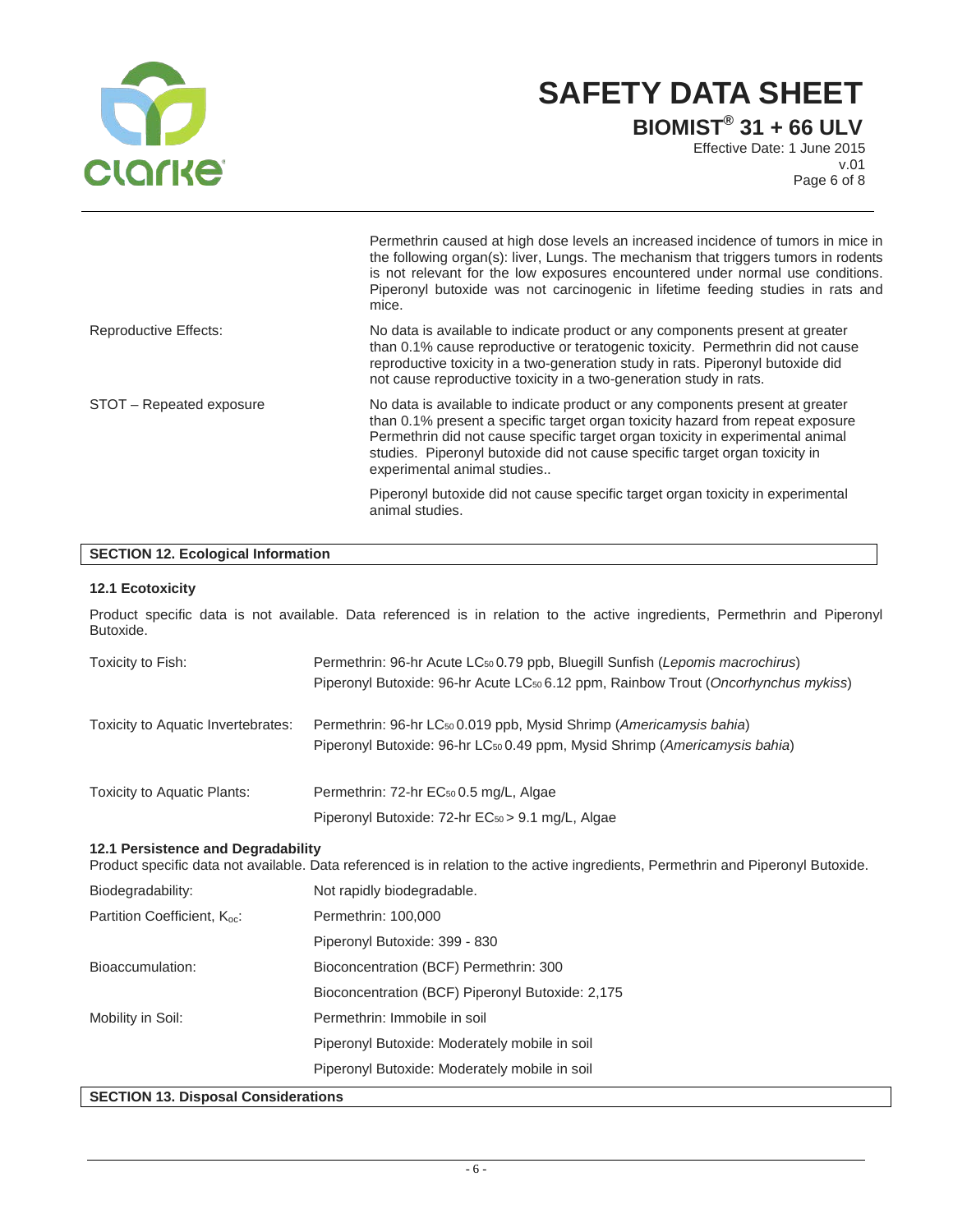

**BIOMIST® 31 + 66 ULV** Effective Date: 1 June 2015 v.01 Page 7 of 8

## **13.1 Waste Treatment and Disposal methods**

Pesticide wastes are regulated. Consult product label for chemical substance and container disposal instructions. Avoid release to the environment. Improper disposal of excess product or rinsate is a violation of Federal law. If these wastes cannot be disposed or by use according to label instructions, contact your State Pesticide or Environmental Control Agency, or the Hazardous Waste Representative at the nearest EPA regional office for guidance.

Container disposal: Rinse thoroughly in accordance with label instructions.

## **SECTION 14. Transport Information 14.1 DOT (US)** Not regulated (Bulk and Non-Bulk Quantities) **14.2 IMDG (Vessel)** UN Number: 3082 Hazard Class: 9<br>Packing Group: 11 Packing Group: Proper Shipping Name: ENVIRONMENTALLY HAZARDOUS SUBSTANCE LIQUID, N.O.S. (PERMETHRIN) Marine Pollutant: Yes **14.3 ICAO/IATA (Air transport)** UN Number: 30<br>Hazard Class: 9 Hazard Class: 9 Packing Group: III Proper Shipping Name: ENVIRONMENTALLY HAZARDOUS SUBSTANCE LIQUID, N.O.S. (PERMETHRIN) Environmental Hazard: Yes

## **SECTION 15. Regulatory Information**

**FIFRA Information**: This chemical is a pesticide product regulated by the Environmental Protection Agency and is subject to certain labeling requirements under federal pesticide law. These requirements differ from the classification criteria and hazard information for safety data sheet, and for workplace labels of non-pesticide chemicals. Following is the hazard information as required on the pesticide label:

## Signal Word: CAUTION KEEP OUT OF REACH OF CHILDREN

| <b>FIRST AID</b>        |                                                                                                                              |  |  |  |
|-------------------------|------------------------------------------------------------------------------------------------------------------------------|--|--|--|
|                         | Have product container or label with you when calling a poison control center or doctor, or going for treatment. For Medical |  |  |  |
|                         | Emergencies, call the International Poison Control Center at 1-800-214-7753.                                                 |  |  |  |
| IF ON SKIN OR CLOTHING: | Take off contaminated clothing. Rinse skin immediately with plenty of water for 15-20                                        |  |  |  |
|                         | minutes. Call a poison control center or doctor for treatment advice.                                                        |  |  |  |
| IF SWALLOWED:           | Immediately call a poison control center or doctor. Do not induce vomiting unless told to do                                 |  |  |  |
|                         | so by a poison control center or doctor. Have person sip a glass of water if able to swallow.                                |  |  |  |
|                         | Do not give anything by mouth to an unconscious person.                                                                      |  |  |  |
| IF INHALED:             | Move person to fresh air. If person is not breathing, call 911 or an ambulance, then give                                    |  |  |  |
|                         | artificial respiration, preferably mouth-to-mouth. Call a poison control center or doctor for                                |  |  |  |
|                         | further treatment advice.                                                                                                    |  |  |  |
| IF IN EYES:             | Hold eye open and rinse slowly and gently with water for 15-20 minutes. Remove contact                                       |  |  |  |
|                         | lenses, if present, after the first 5 minutes, then continue rinsing the eye. Call a poison                                  |  |  |  |
|                         | control center or doctor for treatment advice.                                                                               |  |  |  |

PRECAUTIONARY STATEMENTS: HAZARDS TO HUMANS AND DOMESTIC ANIMALS

CAUTION**.** Harmful if absorbed. Avoid contact with skin, eyes or clothing. Avoid Prolonged or frequently repeated skin contact may cause allergic reactions in some individuals.